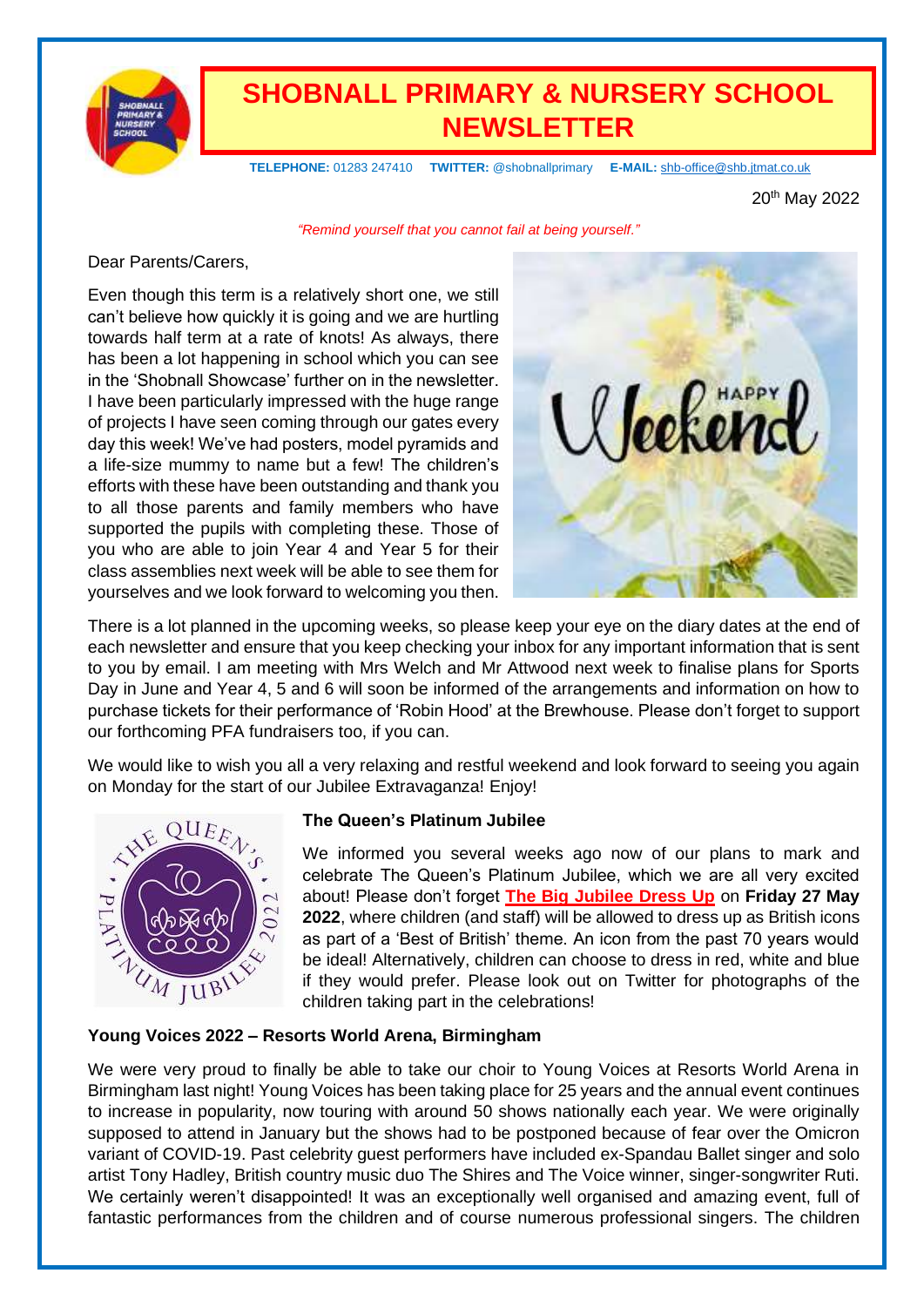were absolutely tremendous throughout the day and after speaking to Year 2, it appears that we will have many keen Young Voices choir members to pick from once again next year. Well done to everyone involved in making the event so spectacular!

#### **Dove Valley Hockey Champions**

Shobnall Primary & Nursery School helped organise the Dove Valley Hockey tournament down at Shobnall Leisure Complex on Friday. After a long week of SATs, this was a real treat for Year 6, and there were also Year 3, 4 and 5 children that took part with around 30 children from our school participating. All of the teams played some exceptionally good hockey, using the knowledge and skills they have learnt in PE and during extracurricular clubs. The final was really



tight but our team came away victorious and managed to win overall! Well done on a great result and many thanks to Mrs Welch for providing some first class coaching!



#### **PFA Midsummer Movie Night – Tuesday 24 May 2022, 3.30 – 5.15pm**

Tickets are still on sale for our forthcoming PFA Midsummer Movie Night on Tuesday 24 May. They can be purchased at the key stage 2 playground entrance every morning from 8.45am (please look out for the sign!) and after school. They are priced at £3.50, which includes the film, a drink and some sweets. Additional snacks will be available to purchase on the night (i.e. crisps, popcorn), so the children are allowed to bring in a small amount of spending money on the day if they would like to do this. Pick up will be from your child's usual gate at 5.15pm.

Thank you once again to everyone for supporting the PFA – your time and fundraising really does make a difference to the children of our school!

#### **Online Safety Tips**

Discord is a free app which allows users to communicate in real time via text, video or voice chat. Available on desktop and mobile devices, it was originally designed to help gamers cooperate – but has evolved into a more general networking platform for a range of online communities, discussing topics like TV series, music, Web3 and more. Discord is organised around closed groups, referred to as 'servers'.



To join a server, users must be invited or provided with a unique link. It's a space for users to interact with friends, meet others with shared interests and collaborate in private online — but it's also a place where young people can be exposed to risks if the right precautions aren't taken.

In the guide, you'll find tips on a number of potential risks such as cyberbullying, predators and inappropriate content.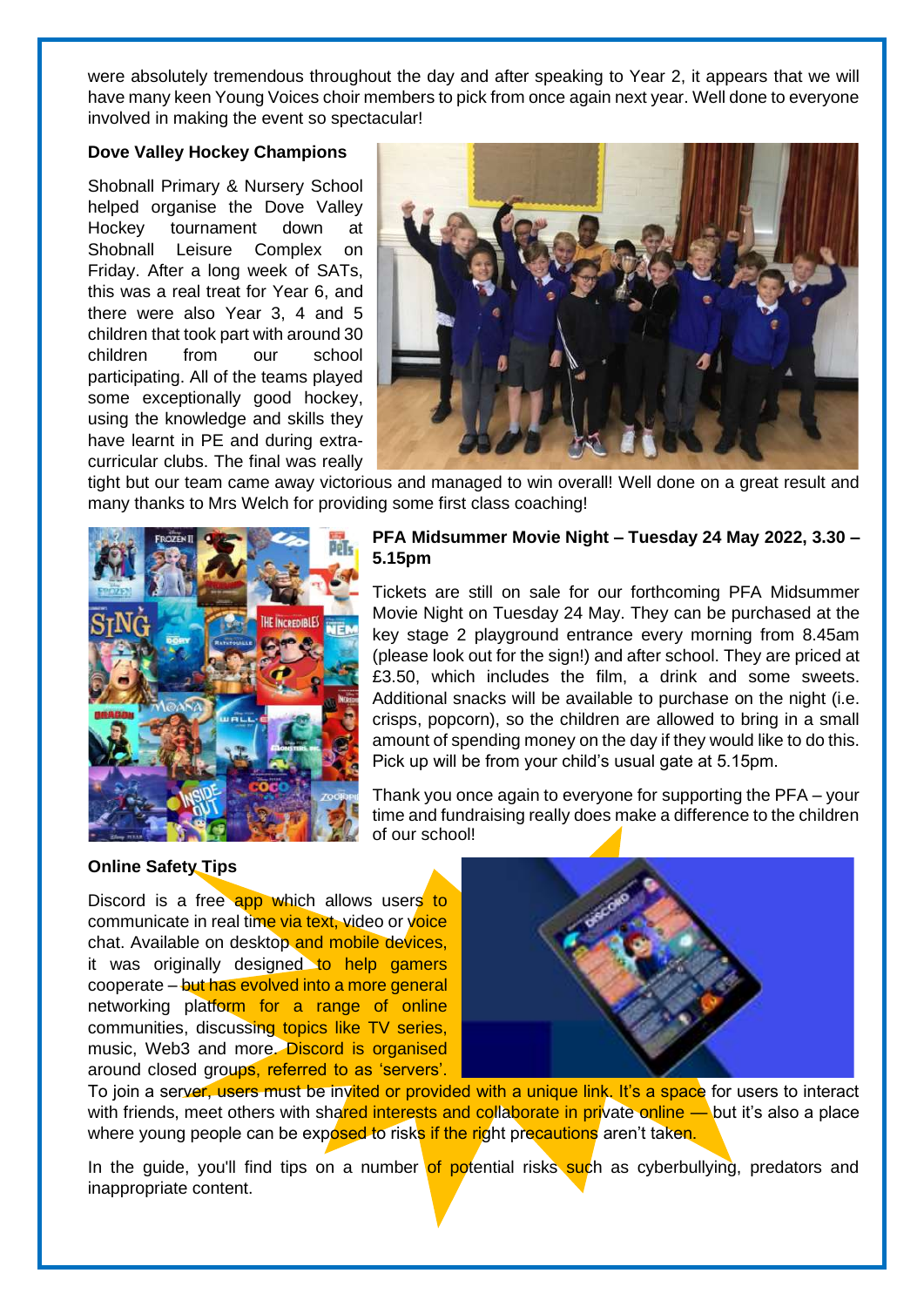#### **School Uniform Exchange**

Please don't forget the *school uniform exchange*, which continues! There is a box situated just by the main school office for any parents who have items they wish to donate. Please could we ask that these are cleaned and in good condition before placing in the box! Amy Roobottom continues sorting and collating this. As previously stated, if you wish to contact Amy to ask what is available that you might be in need of, please contact the school office via [shb-office@shb.jtmat.co.uk](mailto:shb-office@shb.jtmat.co.uk) and we will ensure this is forwarded to her.



#### **Hot Lunch Options – 23 May – 27 May 2022**

Next week is **The Big Jubilee Lunch** and Mrs Inger is shaking up the school menu for the *whole* week, culminating in a traditional tea party on Friday 27 May. She will be cooking all the classic favourites over the course of the week! Please see the menu below…

|                                           | Option 1                                                                                              | Option 2                         | Option 3                                |
|-------------------------------------------|-------------------------------------------------------------------------------------------------------|----------------------------------|-----------------------------------------|
| Monday<br><b>60s School Dinner</b>        | Cottage Pie                                                                                           | Italian Baked Fish               | Cheese Flan                             |
| Tuesday<br><b>British Banger Day</b>      | Pork Sausage & Mash                                                                                   | Quorn Sausage & Mash             | Jacket Potato, Cheese &<br>Beans        |
| Wednesday<br><b>Traditional Roast Day</b> | Turkey, Stuffing & Gravy                                                                              | Quorn Roast, Stuffing &<br>Gravy | Jacket Potato, Cheese &<br><b>Beans</b> |
| Thursday<br><b>Seaside Special</b>        | Fish & Chips                                                                                          | Quorn Nuggets & Chips            |                                         |
| Friday<br><b>Jubilee Tea Party</b>        | Sandwich (Cheese, Ham or Tuna), Drink, Cake, Pizza, Sausage Roll (Pork or<br>Cheese & Onion) & Crisps |                                  |                                         |

# **SHOBNALL SHOWCASE!**

Let's have a sneaky peek as to what has been going on in our classrooms this week…

#### **Nursery**

The children have had a very busy week in Nursery learning all about farm animals, in preparation for our trip next week! We have also been exploring the properties of 3D shapes and have been sending 'mini mes' down a ramp, attached to a 3D shape. The children used some wonderful vocabulary, such as slide, roll, curved and flat. We also had a visit from a dentist and learnt all about how to brush and care for our teeth. Thank you Mrs Wan for helping to organise this wonderful learning opportunity for our children!

#### **Reception**

The Reception children began the week learning about Queen Elizabeth II. They were very excited to carry out their own research using iPads and books and were surprised by some of their findings-

*"You need to throw a party for The Queen because she has been sitting on the crown for 70 years!"*- Reggie

*"All of the swans are The Queen's pets"*- Rupert

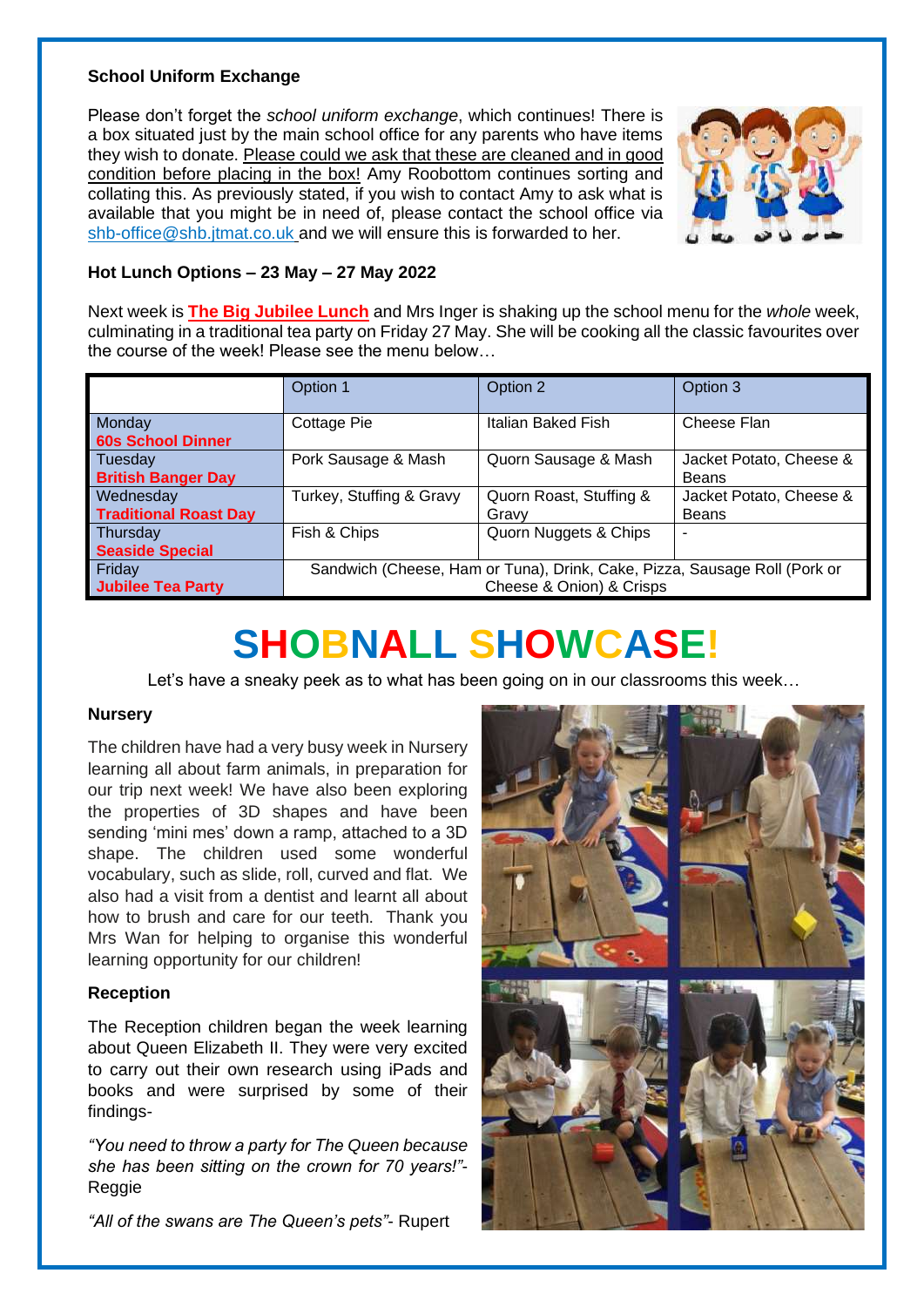*"The Queen goes to different countries to be The Queen."*- **Charlotte** 

#### *"The Queen has four dogs and one is called Candy."*- Ava

The children have also explored the question, what makes a good Queen? They are extremely excited to learn more about the Queen and carry out some exciting activities next week as we celebrate the fantastic Jubilee!

On Tuesday the children showed their creativeness when using art to respond to the orchestral interlude *"Flight of the Bumblebee"* written by Nikolai Rimsky-Korsakov.

Bees continued to be a focus both at Forest School on Thursday when children used wood cookies to design their own bees. On Friday to celebrate World Bee Day, they enjoyed spreading honey on crackers and the majority agreed they were very tasty indeed!

We were also lucky enough to have a visit from our dental expert Mrs Wan, who talked to the children about the importance of taking care of their teeth.



#### **Year 1**

Year 1 have had a brilliant week! In English they have been exploring the story, 'The Snail and the Whale.' This week they have been tasked to create their own story, combining it with their learning in History. The children are planning their exciting story of, 'The Snail and the Whale' with the famous Christopher Columbus. I am very excited to see which direction each story goes. In Maths this week we have continued our learning in halves and quarters. The children have really enjoyed this topic as they have been able to use lots of resources, especially practising their folding of paper. In topic this week, we have been focusing on History. The children have been learning about the famous voyage of Christopher Columbus. The children have also been practising their phonics in any spare moment and they are all trying very hard. Well done Year 1, keep up the hard work.



#### **Year 2**

Year 2 have had a brilliant week this week! In Maths, the children have continued their learning on telling the time. Although some times are trickier to read than others, all the children are becoming confident in reading the clock which is fantastic. In English, Year 2

have been looking at diary entries....the children were pondering what interesting day

they could write about, but luckily Miss Martin-Mills had a very special visitor who came to the rescue....Freya, her 4 year old Chocolate Labrador! The children had a fantastic day on Wednesday taking Freya on a walk to Shobnall Fields. In class, Freya pottered around the room throughout lessons, slept under tables, sat on children's feet and

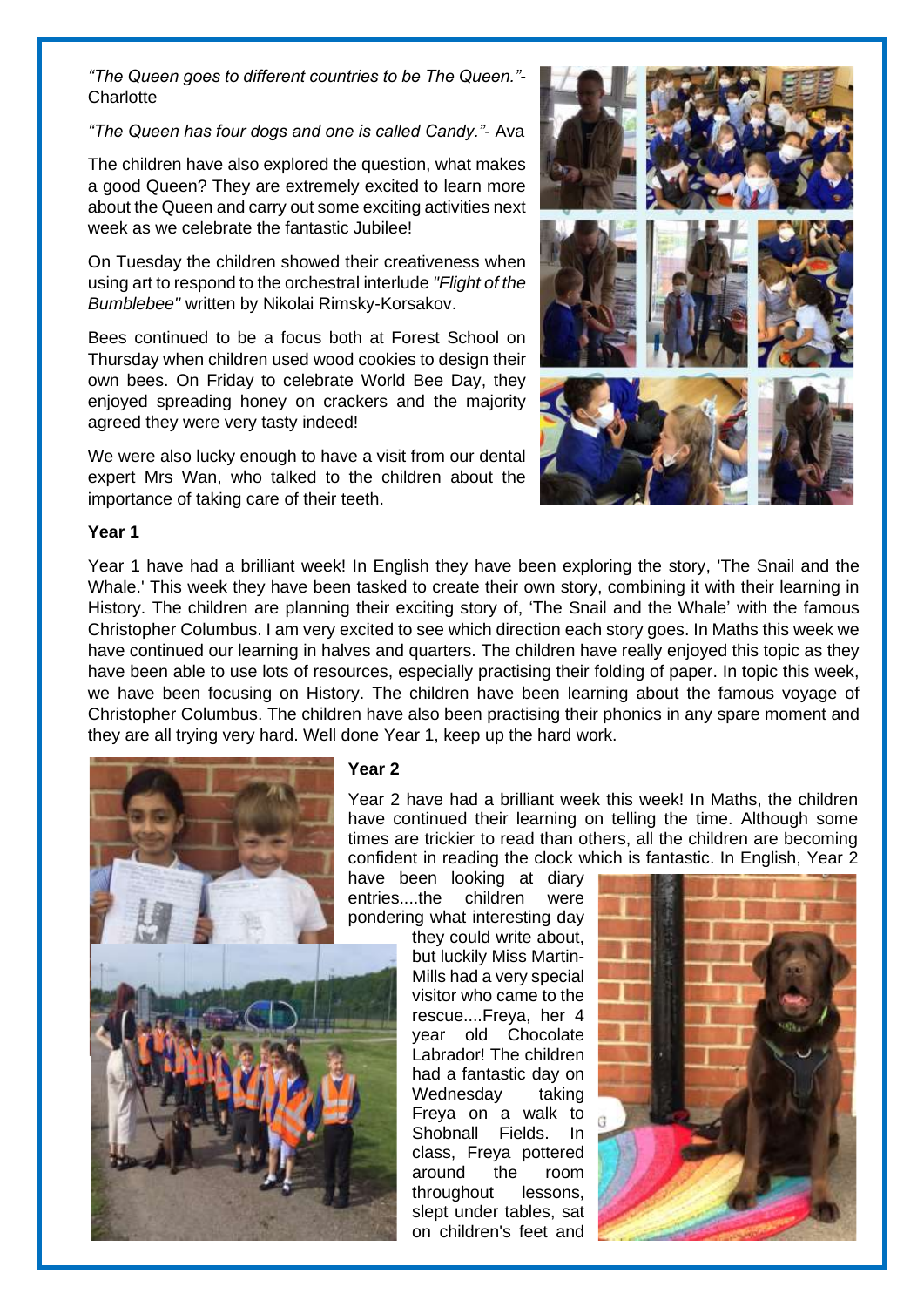had lots of cuddles at playtime. This gave Year 2 ample to write about and they are excited to have her in class again soon. Freya seemed to become somewhat of a celebrity throughout the day and even spent some time in Positive Play with Mrs Johnston making children happy and calm. In History, the children have learnt about Marie Curie and wrote some brilliant fact files about her life and work. Keep up the great work Year 2!

#### **Year 3**

This week in Year 3, the children have continued learning about formal letters in their English lessons. We are preparing to write a letter to Queen Elizabeth II to congratulate her on her Platinum Jubilee. The children have conducted their own research to find out information about Her Majesty to inform their letter writing. In Maths, we have continued learning about fractions. The children have been comparing and ordering unit fractions with the same denominator. In our Geography lessons, the children have been learning about the water cycle and we even made up a dance to help us remember each stage. The children then revisited our previous learning about information texts and wrote a fascinating nonchronological report about the water cycle. Another great week Year 3.



week! A superb week Year 4!

#### **Year 5**

Another super week for Year 5! The children have been writing poems about the topic 'This is me!' The children have been able to be very creative with their vocabulary and figurative language. Forest School has been wonderful this week. Miss Lord arranged lots of wonderful activities which the children really enjoyed. The children have started learning about Early Islamic Civilization this week, ready for their class assembly on Wednesday 25 May.



#### **Year 4**

We have had an excellent week in Year 4. At the start of the week, all the children presented their Egyptian projects, and I am so proud of all the hard work and dedication that everyone has put into creating them. From board games to human sized mummies the children have done a wonderful job. In Maths, we have continued to learn about decimals and this week have focused on how we order decimals in ascending and descending order and how to round decimals. Across the curriculum, we have been continued to study our history unit looking at the Ancient Egyptians where the children have been investigating what Egyptian houses were like compared to other eras that we have studied previously. Finally, the children have been practising their class assembly all about the Ancient Egyptians and we cannot wait to show you next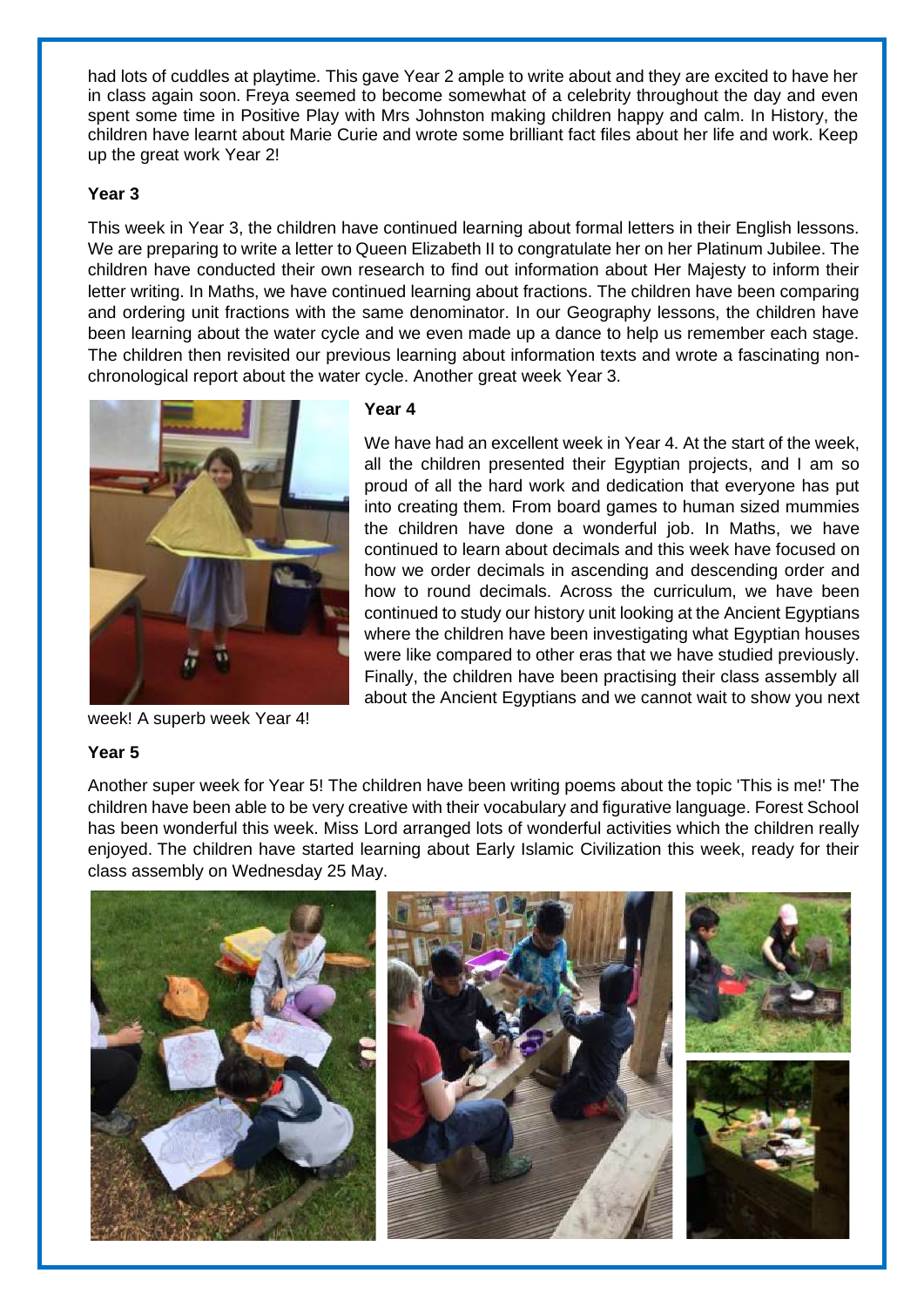

#### **Year 6**

Year 6 have had a great week and have enjoyed getting stuck into many different subjects across the curriculum. Within English lessons, the pupils have been considering UK parliament and issues that concern them, before beginning to write a letter to their local MP. We have started to learn to tell the time in French, using clear pronunciation in role play activities. In history, the children have

started a new topic, learning all about the Ancient Greeks and this week have placed key events on a timeline.

#### **Reading Corner**

This week's recommended read is for children aged 9+…

#### **Stealth: Access Denied**

*Written by Jason Rohan*

It's an ordinary day at school for friends Arun and Sam, until class rebel Donna informs them that there are plain clothes police at Arun's house. Bunking off, the three check it out and a day of revelations for Arun follows: his dad is not the mild-mannered banker he seems, but the genius inventor behind MANDROID, a machine designed to be undetectable and run search and rescue operations, but which, in the wrong hands, could become an undetectable means of delivering weapons of mass destruction to an enemy's capital.



When his dad is kidnapped, the three kids set out to rescue him and prevent his kidnappers from getting away with MANDROID too. They

turn out to be a much more effective team than 'the feds' as Donna calls the forces of law and order, staying one step ahead of goodies and baddies alike through a combination of intelligence, quickthinking, and simply being kids (who's going to suspect three year 7s?) Set over the course of just 13 hours, the action is inventive and non-stop, full of car chases, shoot outs, explosions and a final deathdefying escape that will have everyone hanging on to the edge of their seats. It's great fun and just the first in a series that promises more explosive action.

#### **Head Teacher's Awards Lunchtime Star Awards**

| <b>Reception</b>  | <b>Rupert C</b> | Noah H   |
|-------------------|-----------------|----------|
| <b>Year 1</b>     | Lottie D        | Olivia K |
| <b>Year 2</b>     | Jonah M-Y       | Lewis L  |
| <b>Year 3</b>     | Paige L         | Nell T   |
| <b>Year 4</b>     | Maheen F        | Freddy C |
| Year 5            | Rosie E         | Zoya H   |
| Year <sub>6</sub> | Amina K         | Millie D |

#### **Team Points**

| <b>Reception</b> | Reggie P            |
|------------------|---------------------|
| Year 1           | Kailen S            |
| Year 2           | Oliver <sub>M</sub> |
| Year 3           | Paige L             |
| Year 4           | Hafsa U             |
| Year 5           | Sophia R            |
| Year 6           | <b>Finley D</b>     |

| Team Points                      | <b>Clavmills</b> | <b>Rosliston</b> | <b>Sinai</b>               | Trent            |
|----------------------------------|------------------|------------------|----------------------------|------------------|
| Points (Week Ending<br>20.05.22) | 57               | 110              | 58                         | 96               |
| Position                         | $4th - 1$ point  | $1st - 4$ points | $3^{\text{rd}}$ – 2 points | $2nd - 3$ points |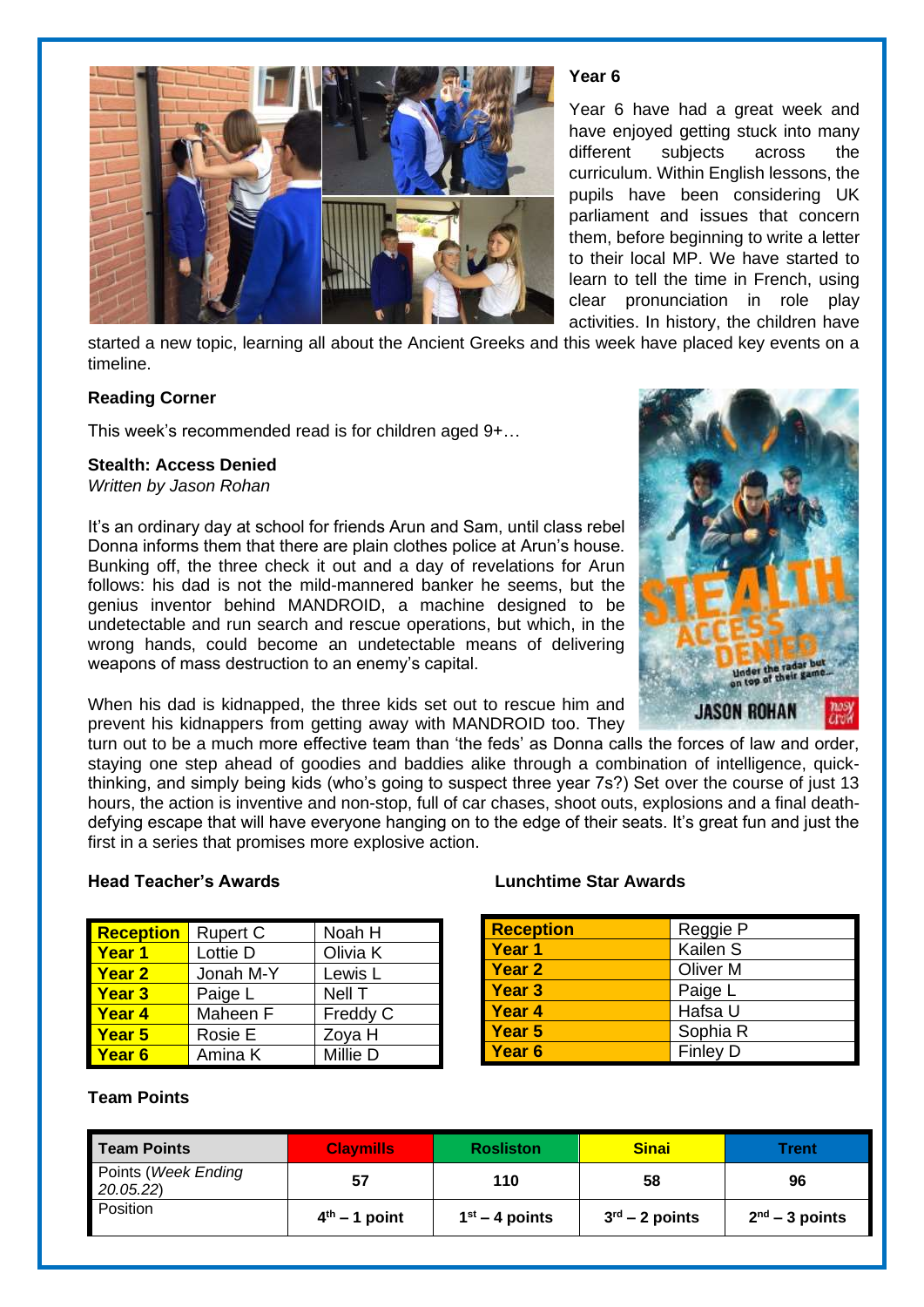| otal |  | -- |
|------|--|----|

## **Summer Term Diary Dates**

| <b>Event</b>                                | <b>Date/Time</b>                              |
|---------------------------------------------|-----------------------------------------------|
| PFA Midsummer Film Night                    | Tuesday $24^{th}$ May 2022, 3.30pm $-5.15$ pm |
| Year 5 Class Assembly                       | Wednesday 25 <sup>th</sup> May 2022, 9.15am   |
| Year 4 Class Assembly                       | Thursday 26 <sup>th</sup> May 2022, 9.15am    |
| The Queen's Platinum Jubilee Celebration    | Friday 27 <sup>th</sup> May 2022              |
| School Closes for Half Term                 | Friday 27 <sup>th</sup> May 2022              |
| <b>INSET Day</b>                            | Monday 6 <sup>th</sup> June 2022              |
| <b>School Reopens for Pupils</b>            | Tuesday 7 <sup>th</sup> June 2022             |
| New Parents Meeting for Nursery & Reception | Thursday 9 <sup>th</sup> June 2022            |
| Parents                                     |                                               |
| Father's Day Lunches - Reception            | Monday 13th June 2022                         |
| Father's Day Lunches - Year 1               | Tuesday 14 <sup>th</sup> June 2022            |
| Father's Day Lunches - Year 2               | Wednesday 15 <sup>th</sup> June 2022          |
| Father's Day Lunches - Year 3 & Year 4      | Thursday 16 <sup>th</sup> June 2022           |
| Father's Day Lunches - Year 5 & Year 6      | Friday 17th June 2022                         |
| Sports Day                                  | Monday 20 <sup>th</sup> June 2022             |
| <b>Reserve Sports Day</b>                   | Wednesday 22 <sup>nd</sup> June 2022          |
| Year 4, 5 & 6 Brewhouse Performance - Robin | Thursday 30 <sup>th</sup> June 2022           |
| Hood                                        |                                               |
| Non-Uniform Day                             | Friday 1 <sup>st</sup> July 2022              |
| PFA Summer Bingo                            | Wednesday 6 <sup>th</sup> July 2022           |
| JTMAT INSET Day - School Closed             | Friday 8 <sup>th</sup> July 2022              |
| <b>Nursery Graduation</b>                   | Tuesday 19 <sup>th</sup> July 2022            |
| <b>School Closes for Summer</b>             | Wednesday 20 <sup>th</sup> July 2022          |

### **Diary Dates 2021-2022**

| Event                                      | Date/Time                            |
|--------------------------------------------|--------------------------------------|
| The Queen's Platinum Jubilee Celebrations! | Friday 27 <sup>th</sup> May 2022     |
| School Closes for Half-Term                | Friday 27th May 2022                 |
| <b>INSET Day</b>                           | Monday 6 <sup>th</sup> June 2022     |
| School Reopens for Pupils                  | Tuesday 7 <sup>th</sup> June 2022    |
| <b>JTMAT INSET Day</b>                     | Friday 8 <sup>th</sup> July 2022     |
| School Closes for Summer                   | Wednesday 20 <sup>th</sup> July 2022 |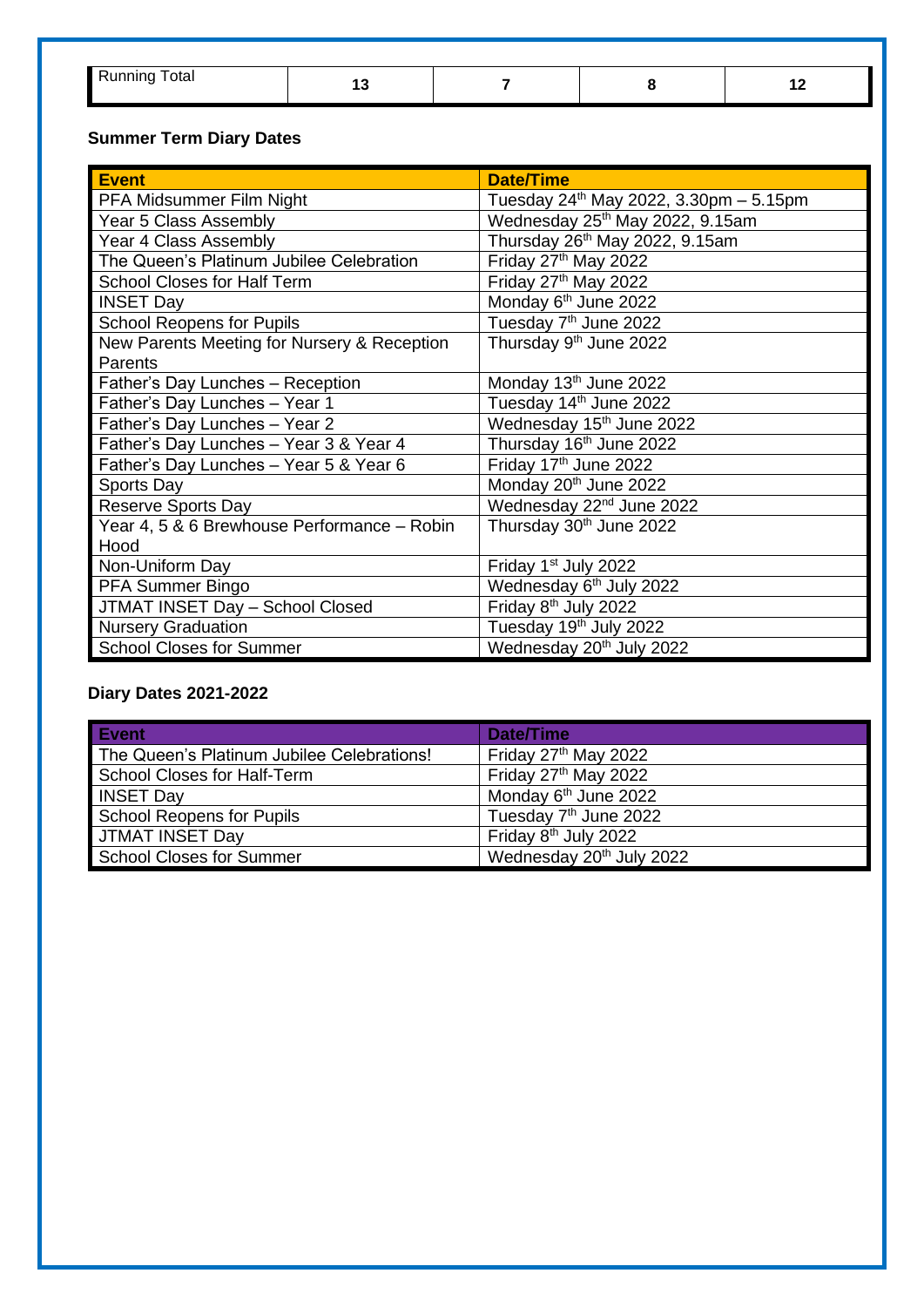